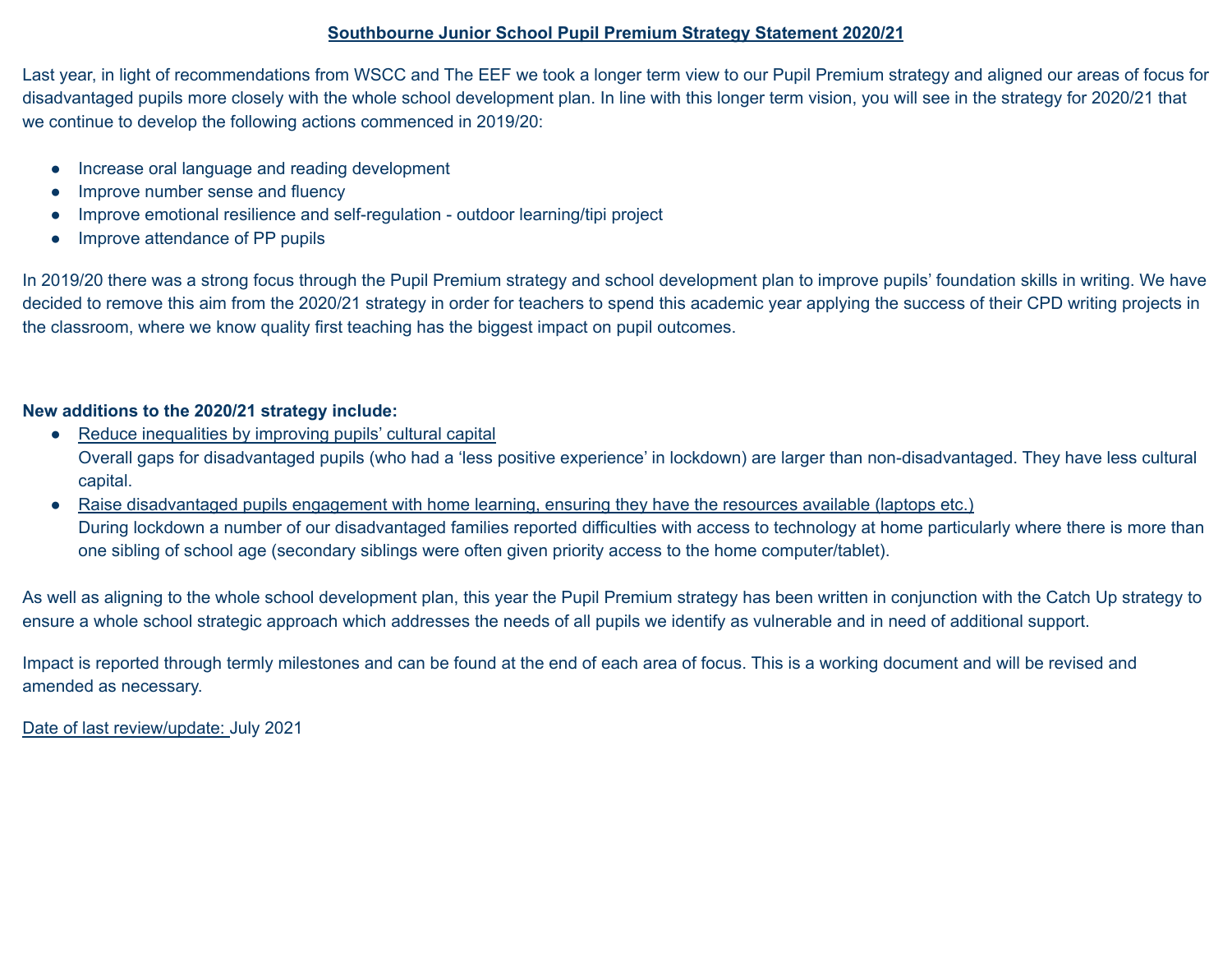| <b>Summary Information</b>                                                                |         |                                                                  |                                                       |                                              |                                              |  |
|-------------------------------------------------------------------------------------------|---------|------------------------------------------------------------------|-------------------------------------------------------|----------------------------------------------|----------------------------------------------|--|
| <b>School</b>                                                                             |         | Southbourne Junior School                                        |                                                       |                                              |                                              |  |
| Academic year                                                                             | 2020-21 | <b>Total PP budget</b>                                           | £45,730                                               | Date of most recent PP review                | <b>July 2020</b>                             |  |
| 234<br><b>Total number of pupils</b><br>232<br><b>PP</b><br>233<br>$(8)$ 9 Yr 6 $(9)$ 8 9 |         | Number of pupils eligible for<br>Yr 3 (6) 5 Yr 4 (11) 10 12 Yr 5 | 34<br>Date for next PP strategy<br>31<br>review<br>35 |                                              | <b>July 2021</b>                             |  |
|                                                                                           |         | <b>Service Premium: 5</b><br>£1,550                              |                                                       | <b>Proportion of disadvantaged</b><br>pupils | 15% 13% 15%<br>17% including service 16% 17% |  |

## *Spring figures*

## *Summer figures*

| Current attainment 2019 end of Key stage 2 |                                                         |                                             |                                        |                               |  |  |
|--------------------------------------------|---------------------------------------------------------|---------------------------------------------|----------------------------------------|-------------------------------|--|--|
|                                            | Pupils eligible for PP at<br><b>Southbourne Juniors</b> | All pupils at Southbourne<br><b>Juniors</b> | <b>Pupils eligible for PP National</b> | All pupils<br><b>National</b> |  |  |
| % achieving ARE or above in<br>reading     | 57%                                                     | 77%                                         | 62%                                    | 73%                           |  |  |
| % achieving ARE or above in<br>writing     | 43%                                                     | 82%                                         | 68%                                    | 78%                           |  |  |
| % achieving ARE or above in<br>maths       | 43%                                                     | 80%                                         | 67%                                    | 79%                           |  |  |

Lower economic capital which is intrinsically linked to the level of pupils' cultural and social capital means that our disadvantaged pupils have differences in experiences compared to other pupils.

Reduced access to reading rich environments at home and outside of school experiences leading to fewer opportunities to develop oral language and reading development.

Lack of confidence with calculation due to insecure number sense and fluency.

Lower levels of social and emotional development impacts on pupils' ability to manage emotions and self-regulation.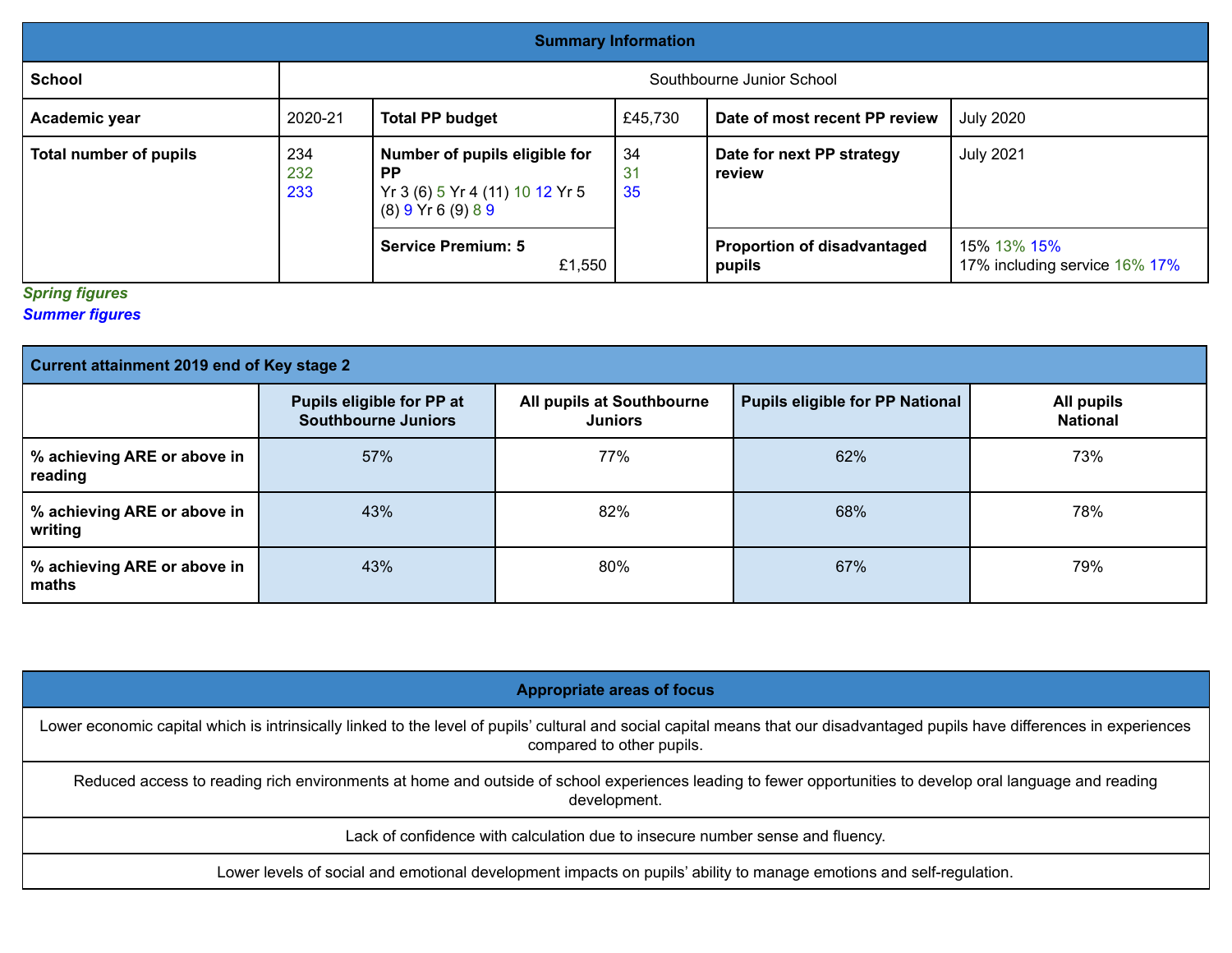## **Appropriate areas of focus (external)**

Attendance of disadvantaged pupils

September 2019-March 2020: 92.99%

September 2020-November 2020: 92.47%

The current cohort of pupil premium pupils includes 4 travellers, 8 SEN support and 13 SEN monitor pupils. Reduced school hours cause PP pupils to fall behind academically & socially.

Home learning for some families is difficult due to lack of appropriate devices in the household (amount of siblings in a household)

## Parental engagement with home learning due to personal circumstances.

| <b>Desired Outcome</b>                                          | <b>Success Criteria</b>                                                                                                                                                                                                                                                                                                                                                                                                                                                          |
|-----------------------------------------------------------------|----------------------------------------------------------------------------------------------------------------------------------------------------------------------------------------------------------------------------------------------------------------------------------------------------------------------------------------------------------------------------------------------------------------------------------------------------------------------------------|
| Reduce inequalities by improving pupils' cultural capital       | Pupils' exposure to culture and situations which they might not have previous<br>experiences is enhanced.                                                                                                                                                                                                                                                                                                                                                                        |
| Increase oral language and reading development                  | Pupils have access to books at home.<br>Pupils' love of reading is enhanced through memorable experiences.<br>Attainment gap is in line with national.                                                                                                                                                                                                                                                                                                                           |
| Improve numbers sense and fluency                               | Pupils eligible for PP rapidly develop improved number and calculation skills<br>measured through internal data analysis against prior attainment including,<br>intervention diagnostics and progression through Numbots levels.<br>Attainment gap is in line with national.                                                                                                                                                                                                     |
| Improve emotional resilience and self regulation                | Learning mentor intervention evidence pupils make good progress in managing<br>emotions and self-regulation.<br>Fewer behaviour incidents reported.<br>Time spent in nature increases the resilience of pupils, improving wellbeing and<br>self-regulation.<br>Outdoor learning increases engagement and learning behaviours within the<br>classroom.<br>Social and emotional skills are developed through participation in group activities and<br>overnight residential stays. |
| Improve attendance of PP pupils                                 | Attendance for PP children is in line with other children.                                                                                                                                                                                                                                                                                                                                                                                                                       |
| Pupils have the resources available for home learning           | There is a 'borrowing' system in place so that identified pupils have access to a<br>device for home learning.                                                                                                                                                                                                                                                                                                                                                                   |
| Disadvantaged pupils engagement with home learning<br>is raised | PP lead monitors the home learning of disadvantaged pupils and engages with<br>parents to address needs.                                                                                                                                                                                                                                                                                                                                                                         |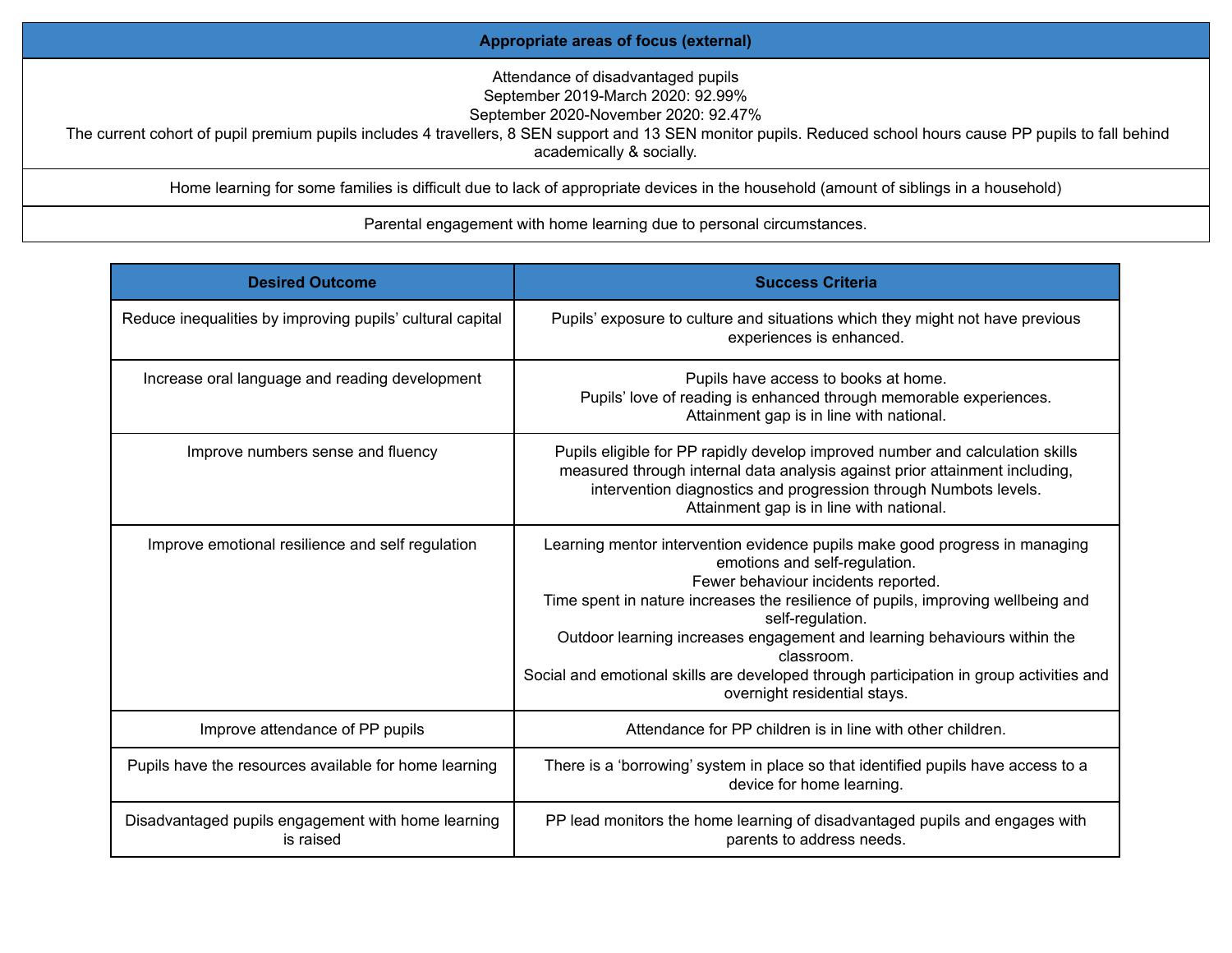| <b>Desired Outcome</b>             |                                                                                                                                                                                                                                                                                                                                                                           | Reduce inequalities by improving pupils' cultural capital                                                                                                                                                                                                                                                                                                                                                                                                                                                                                                                                                                                                                                                                                                                                                                                                                                                         |                                                                                                                                                                     |                    |
|------------------------------------|---------------------------------------------------------------------------------------------------------------------------------------------------------------------------------------------------------------------------------------------------------------------------------------------------------------------------------------------------------------------------|-------------------------------------------------------------------------------------------------------------------------------------------------------------------------------------------------------------------------------------------------------------------------------------------------------------------------------------------------------------------------------------------------------------------------------------------------------------------------------------------------------------------------------------------------------------------------------------------------------------------------------------------------------------------------------------------------------------------------------------------------------------------------------------------------------------------------------------------------------------------------------------------------------------------|---------------------------------------------------------------------------------------------------------------------------------------------------------------------|--------------------|
|                                    | <b>Action</b>                                                                                                                                                                                                                                                                                                                                                             | <b>Evidence/Rationale</b>                                                                                                                                                                                                                                                                                                                                                                                                                                                                                                                                                                                                                                                                                                                                                                                                                                                                                         | <b>Monitoring</b>                                                                                                                                                   | <b>Review Date</b> |
| <b>Quality teaching</b><br>for all | Subject leads identify where enrichment<br>opportunities can be further enhanced in<br>their subject.<br>The Tipi and outdoor areas are woven<br>into all areas of the curriculum, ensuring<br>all pupils experience a wide range of<br>opportunities in the outdoors.                                                                                                    | At Southbourne Juniors the wide<br>range of enrichment opportunities<br>already provided is a strength of the<br>school. Over the next two years we<br>aim to build on this already rich<br>curriculum by further developing our<br>connections with external visitors,<br>education providers and engagement<br>with local/national events where<br>pupils have the opportunity to work<br>with adults other than teachers and<br>learn in locations other than<br>classrooms!                                                                                                                                                                                                                                                                                                                                                                                                                                   | Curriculum<br>review<br>Subject lead<br>release time<br>Outdoor<br>learning<br>training<br><b>Forest School</b><br>consultant<br><b>SLT</b><br><b>Subject leads</b> | <b>July 2020</b>   |
| <b>Targeted Support</b>            | PP lead alongside subject leads to<br>identify where pre teaching/exposure to<br>wider experiences can be planned in<br>advance to raise the knowledge and<br>cultural capital that disadvantaged pupils<br>need to access and succeed with the<br>upcoming learning.<br>The PSHE curriculum is reviewed to<br>ensure that it meets the needs of<br>disadvantaged pupils. | At Southbourne Juniors we recognise<br>that high attaining non-pupil premium<br>students that do really well are able<br>to articulate about lots of different<br>things they've done, where they've<br>been, what they've seen and what<br>they understand from that. Unless<br>our pupils are able to have those<br>experiences and call on those terms<br>of references about different places<br>they've been they are more of a<br>disadvantage because they are<br>unable to talk or write about them.<br>This does have an impact on our<br>disadvantaged pupils and we want<br>them to have those experiences too,<br>if not at home then at school.<br>There is a wide body of research<br>supporting the importance of<br>narrowing the gap that students may<br>experience in understanding and<br>benefiting from the standard school<br>curriculum due to different levels of<br>cultural awareness. | Curriculum<br>$\bullet$<br>review<br><b>PSHE</b><br>$\bullet$<br>development<br>Subject lead<br>release time<br><b>PP</b> lead<br><b>Subject leads</b>              | <b>July 2020</b>   |
| Other approaches                   | Pupils are able to participate fully in<br>school trips and residential trips which<br>support learning and enhance the                                                                                                                                                                                                                                                   | Learning is supported by trips that<br>are carefully planned to enhance the<br>school's curriculum. Social skills,                                                                                                                                                                                                                                                                                                                                                                                                                                                                                                                                                                                                                                                                                                                                                                                                | Office/Bursar to<br>check eligibility<br>and manage                                                                                                                 | Termly             |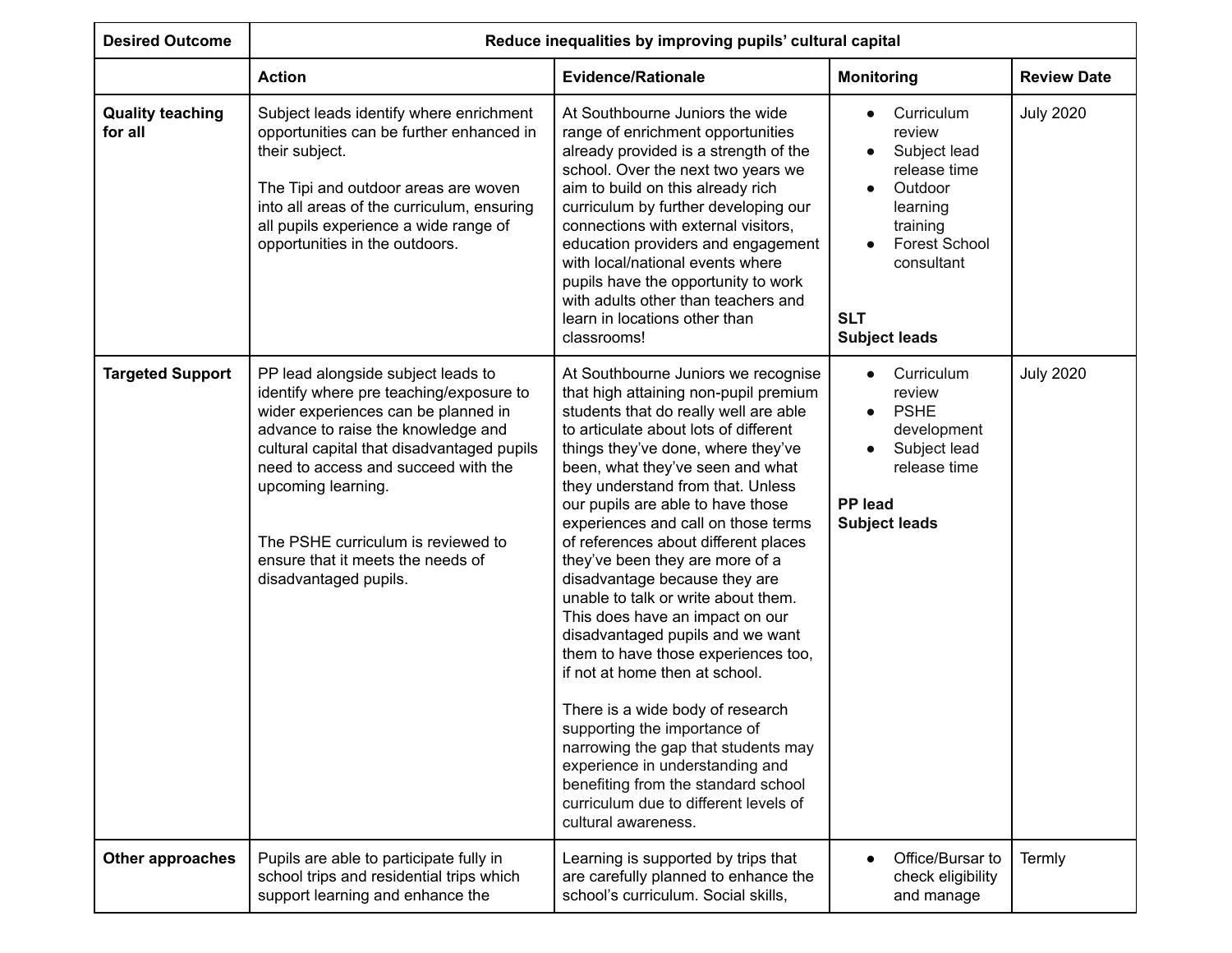| Keep a register of disadvantaged pupils<br>funding<br>attending clubs/enrichment opportunities<br>opportunities<br>to ensure representation.<br><b>Bursar/PP Lead/ Head</b><br><b>Offer Tipi Club</b> |
|-------------------------------------------------------------------------------------------------------------------------------------------------------------------------------------------------------|
|-------------------------------------------------------------------------------------------------------------------------------------------------------------------------------------------------------|

## **Estimated cost:** £4,460

## Autumn 2020

See below for the impact of the tipi and outdoor learning provision.

SLT reviewed the four year programme of themes for whole school summer 2 learning reflecting on pupils' needs, the school context and wider national/global climate to enhance cultural capital for all our children.

Music, History and DT leads had subject release time to review their curriculum areas.

The PSHE lead continues to champion and monitor the implementation of the new PSHE curriculum, drop ins and a book look of the subject took place as part of the autumn work scrutiny. The PSHE lead attended the virtual PSHE Association annual conference, through engagement with the conference material a bespoke vision statement for PSHE and RSE has been developed and shared with staff and parents through the school website. As recommended by the PSHE Association, the PSHE lead has also reviewed the curriculum by tracking concepts through each year group to ensure the progression of themes spiral through our PSHE programme. Further staff training has taken place to upskill teachers planning and delivery of the new content. Unfortunately the workshops arranged for the autumn term whereby trainers were due to visit the school to teach pupils about first aid and safety around dogs were cancelled due to the autumn lockdown.

# Spring 2021

Enrichment activities/trips/residentials that were planned to enhance pupils' cultural capital unable to go ahead due to lockdown and Covid restrictions.

The PP lead completed the online Leaders of Disadvantaged Learners programme led by West Sussex link advisors consisting of 3 blocks of 2 hour training sessions. Engagement with the course content and learning from research evidence enable the PP lead to reflect on our pupil premium strategy to ensure that we are effectively tackling the impact of both Covid 19 and long term disadvantage. March 2021

The AHT has started the weekly book club with identified year 5 pupils, funding has been spent on providing each child with a copy of the full set of The Chronicles of Narnia and the AHT is developing a set of knowledge organisers for each chapter to aid pupils' understanding of the text. These books have been chosen with cultural capital in mind as well as developing pupils' rich vocabulary. In addition, the time period which these books are set corresponds to the period of British history which the pupils will be studying when they go into year 6 in September so the book club will also be used as a pre teaching strategy, exposing pupils to the knowledge needed to access upcoming learning.

Subject leaders have reviewed subject overviews with consideration to trips and enrichment opportunities however, we remain unable to place any bookings and continue to await further guidance from the DfE and West Sussex.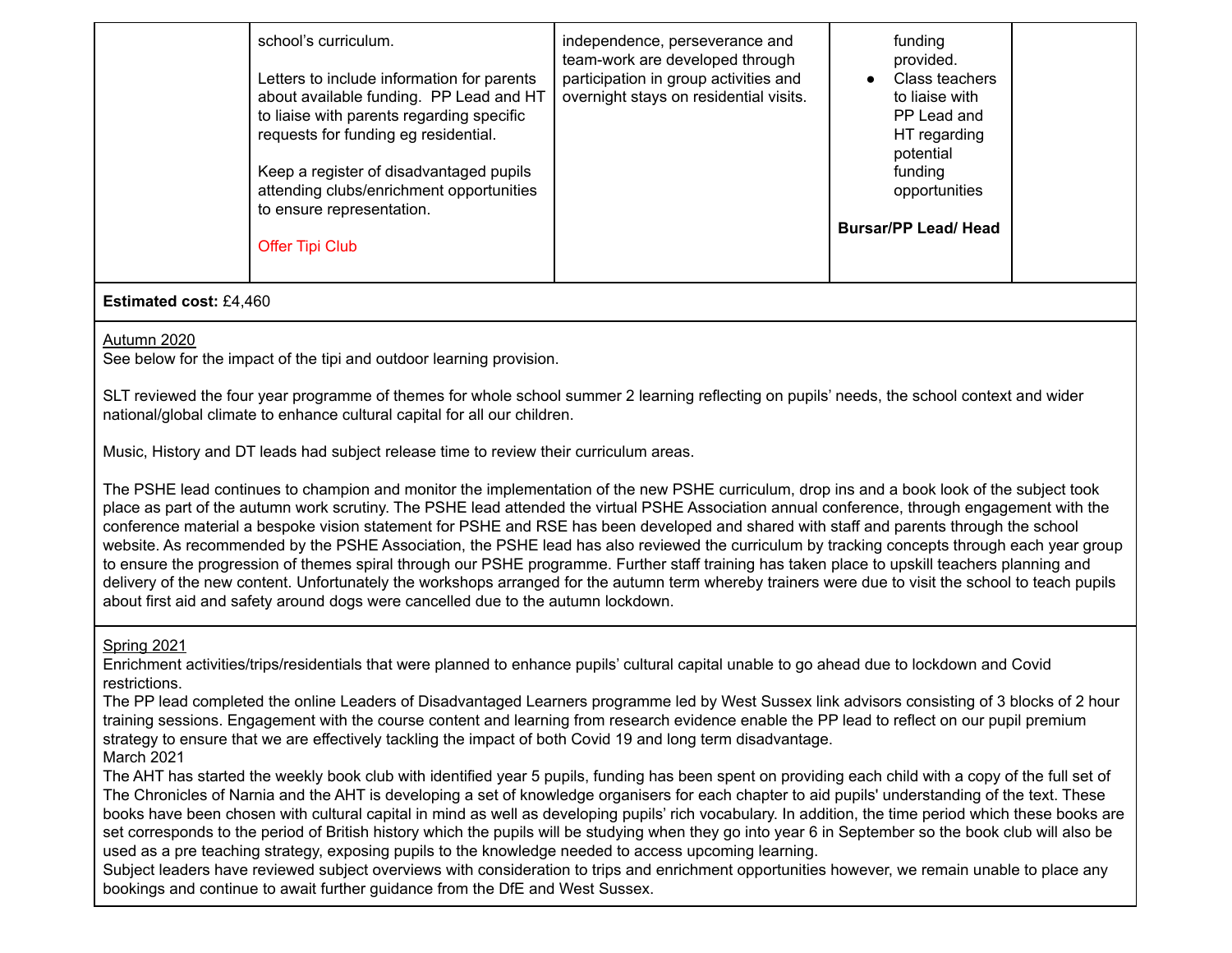# Summer 2021

PP lead conducted a learning walk to evidence a snapshot 'day in the life' of a disadvantaged pupil at Southbourne Juniors. The photographic evidence alongside pupil voice provided a very strong picture and impact of the extra support provided on a daily basis to meet pupils' individual needs including therapy dog, forest school, small group maths tuition and learning mentor sessions.

Unfortunately due to the Covid restrictions, clubs (with the exception of football club this term) and trips have been unable to go ahead which explains the difference between the estimated and actual spending for this focus area. Pupil premium funding has been used to support some pupils' access to the football club and the Isle of Wight residential which was able to go ahead in June 2021. 25 disadvantaged pupils have also had the cost of school uniform subsidised by the PP fund. PP funding will ensure all year 6 pupils' cultural capital is enhanced by a theatre trip in November 2021 to watch The Lion the Witch and the Wardrobe (connected to the year 5 pre teaching book club, see below).

**Actual Cost: £4,048**

| <b>Desired Outcome</b>  | Increase oral language and reading development                                                                                                                                                                                                          |                                                                                                                                                                                                                                                                                                                                                                                                                                                    |                                                                                                                                                                  |                    |  |
|-------------------------|---------------------------------------------------------------------------------------------------------------------------------------------------------------------------------------------------------------------------------------------------------|----------------------------------------------------------------------------------------------------------------------------------------------------------------------------------------------------------------------------------------------------------------------------------------------------------------------------------------------------------------------------------------------------------------------------------------------------|------------------------------------------------------------------------------------------------------------------------------------------------------------------|--------------------|--|
|                         | <b>Action</b>                                                                                                                                                                                                                                           | <b>Evidence/Rationale</b>                                                                                                                                                                                                                                                                                                                                                                                                                          | <b>Monitoring</b>                                                                                                                                                | <b>Review Date</b> |  |
| <b>Targeted support</b> | Weekly book clubs for disadvantaged<br>pupils led by Pupil Premium lead.<br>Monitoring of engagement with home<br>reading through homework diaries and<br>reading miles certificates.                                                                   | There was an increase in the number<br>of disadvantaged pupils meeting<br>ARE at the end of KS2 2019. All of<br>these pupils had received targeted<br>support through a book club whereby<br>pupils were provided with their own<br>copies of the Tom Gates series to<br>read at home and during the club.<br>Pupils then visited the theatre to<br>watch the stage show (the first time<br>many of these pupils had ever been<br>to the theatre). | Tracking data<br>Accelerated<br>Reader/Star<br>Reading<br>reports<br>Pupil<br>$\bullet$<br>conferencing<br><b>PP Lead</b>                                        | <b>July 2021</b>   |  |
| <b>Targeted Support</b> | FFT's Tutoring with the Lightning Squad<br>to improve reading skills, fluency,<br>comprehension, spelling and phonics.<br>FFT is an approved high quality National<br>Tutoring Programme provider. The<br>programme is aimed at year 3 and 4<br>pupils. | With the 75% subsidy from the<br>National Tutoring Programme, the<br>tutoring costs £55 per pupil for the<br>school. This provides daily 30-minute<br>tutoring sessions for six weeks, and<br>15 hours tutoring per pupil.                                                                                                                                                                                                                         | Online reports<br>$\bullet$<br>for tutors,<br>teachers and<br>school leaders<br>which monitor<br>pupils' progress<br>and reading<br>attainment<br><b>PP Lead</b> | <b>July 2021</b>   |  |
| Other approaches        | Nessy intervention (see SEN Action Plan<br>50% SEN-50% PP)                                                                                                                                                                                              | Nessy - trial completed Jan 2020.<br>Excellent feedback on impact from<br>pupils, staff and parents. Full<br>membership purchased with 40<br>licences for Nessy Reading &                                                                                                                                                                                                                                                                          | Learning<br>$\bullet$<br>passports<br>Termly data<br>tracking<br>Pupil<br>$\bullet$                                                                              | <b>July 2021</b>   |  |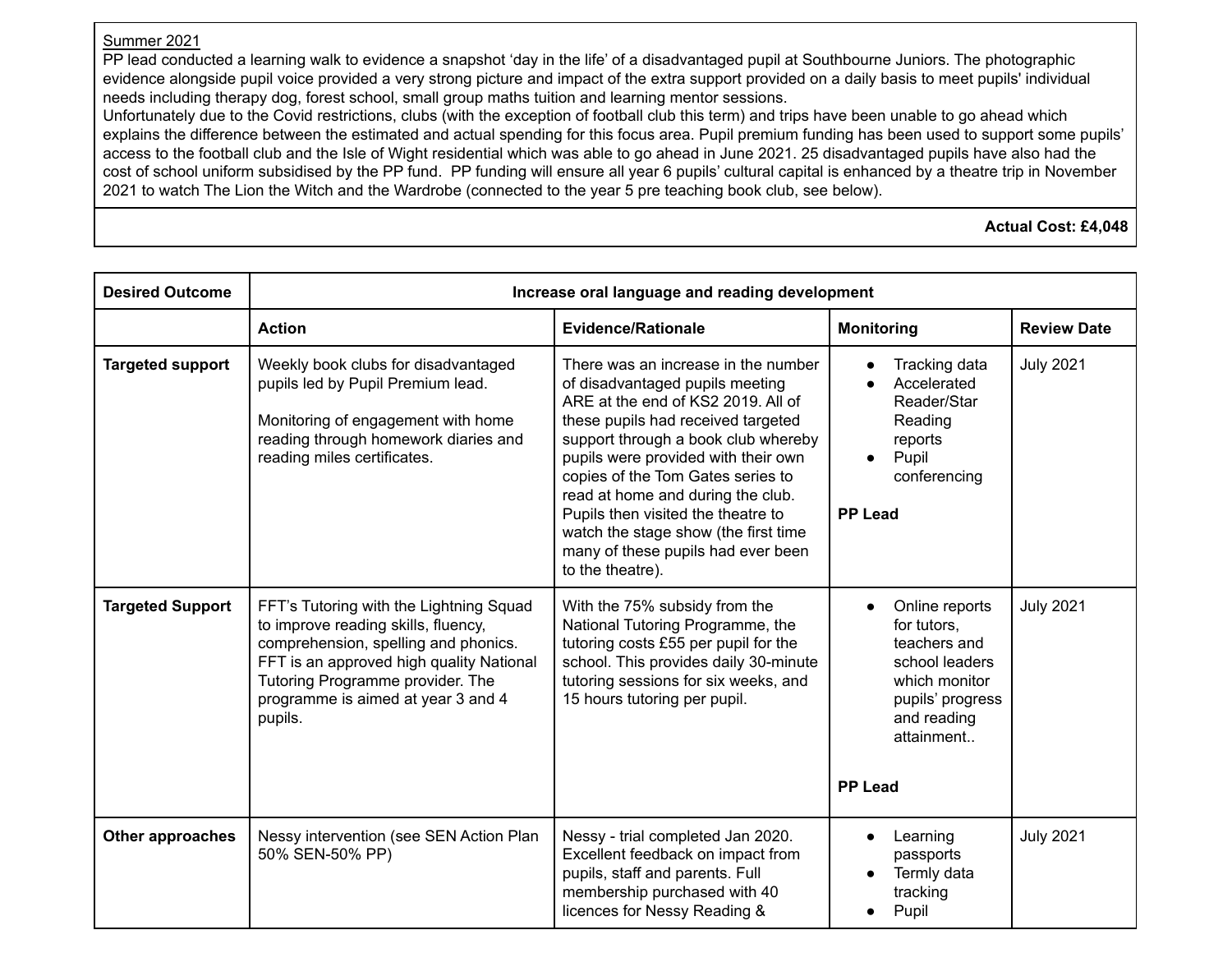|  |  | Spelling and 20 licences for Nessy<br>Fingers (touchtyping). Progress<br>evidenced in individual pupil progress  <br>data captured on Nessy. Pupils were<br>meeting target learning time during in<br>school provision. Usage dropped off<br>during home learning, despite<br>reminders. However a small number<br>of pupils used it regularly throughout<br>home learning and during the<br>summer holidays. Pupils re-baselined<br>Sep 2020 to track progress. | conferencing<br><b>SENDCo</b> |  |
|--|--|------------------------------------------------------------------------------------------------------------------------------------------------------------------------------------------------------------------------------------------------------------------------------------------------------------------------------------------------------------------------------------------------------------------------------------------------------------------|-------------------------------|--|
|--|--|------------------------------------------------------------------------------------------------------------------------------------------------------------------------------------------------------------------------------------------------------------------------------------------------------------------------------------------------------------------------------------------------------------------------------------------------------------------|-------------------------------|--|

## **Estimated cost:** £4,600

## **Impact**

Autumn 2020

The gaps in learning have been identified and support has been planned in those areas through a range of approaches from quality first teaching and specific interventions or support: Jump Ahead, Memory Magic, Speech and Language programmes, 1:1 reading, 1:1 literacy support, Word Wasp, Nessy Reading & Spelling. The identified pupils have all begun to receive the support required for their needs and this was assessed further during the November pupil progress meetings, with changes being made where needed.

An experienced teacher has been working with groups of year 3 children on their reading and comprehension of texts, this has had a positive impact on these pupils with an increase in their reading ages. In spring one of the AHT's will work an additional day each week to increase oral language and reading development with year 5 pupils through a book club, the HT will provide individualised reading support for identified year 4 pupils.

# Spring 2021

Due to lockdown, interventions moved to Google Classroom with staff uploading pre recorded videos and material for children to engage with at home. Log in details for online programmes such as Nessy were shared with parents and engagement monitored by the SENDCo. The planned support by the HT and AHT for years 4 and 5 is postponed until school reopens fully to all pupils. March 2021:

The school is signed up to the FFT Lightning Squad which will commence in May and provide 15 hours per pupil of tutoring for 40 year 3 and 4 pupils.

The AHT has started the weekly book club with identified year 5 pupils, funding has been spent on providing each child with a copy of the full set of The Chronicles of Narnia and the AHT is developing a set of knowledge organisers for each chapter to aid pupils' understanding of the text. These books have been chosen with cultural capital in mind as well as developing pupils' rich vocabulary.

# Summer 2021

During the summer term, 40 pupils in years 3 and 4 (some of whom are in receipt of pupil premium) received FFT tutoring with the Lightning Squad, a reading programme which aims to improve reading skills, phonics, fluency, spelling and comprehension. The pupils worked in cooperative pairs (four pupils and the tutor), taking turns as 'Reader' and Coach'. As FFT is an approved Tuition Partner for the National Tutoring Programme (NTP), this subsidised tuition was funded through the Covid catch up premium. The tuition was well received by parents and all offers of places were taken up, the parents with children in the group which started before the school start time were more than happy to accommodate the early drop off and appreciative of the extra support for their child. Of the 40 pupils, 23 made good progress and met or exceeded the target set from their initial baseline assessment. During week 4 of the programme, 17 pupils with lower starting points, 9 of which had missed 2 or more sessions due to school absence, were identified as making steady progress, with the programme due to end at 6 weeks the school decided to fund an additional 9 sessions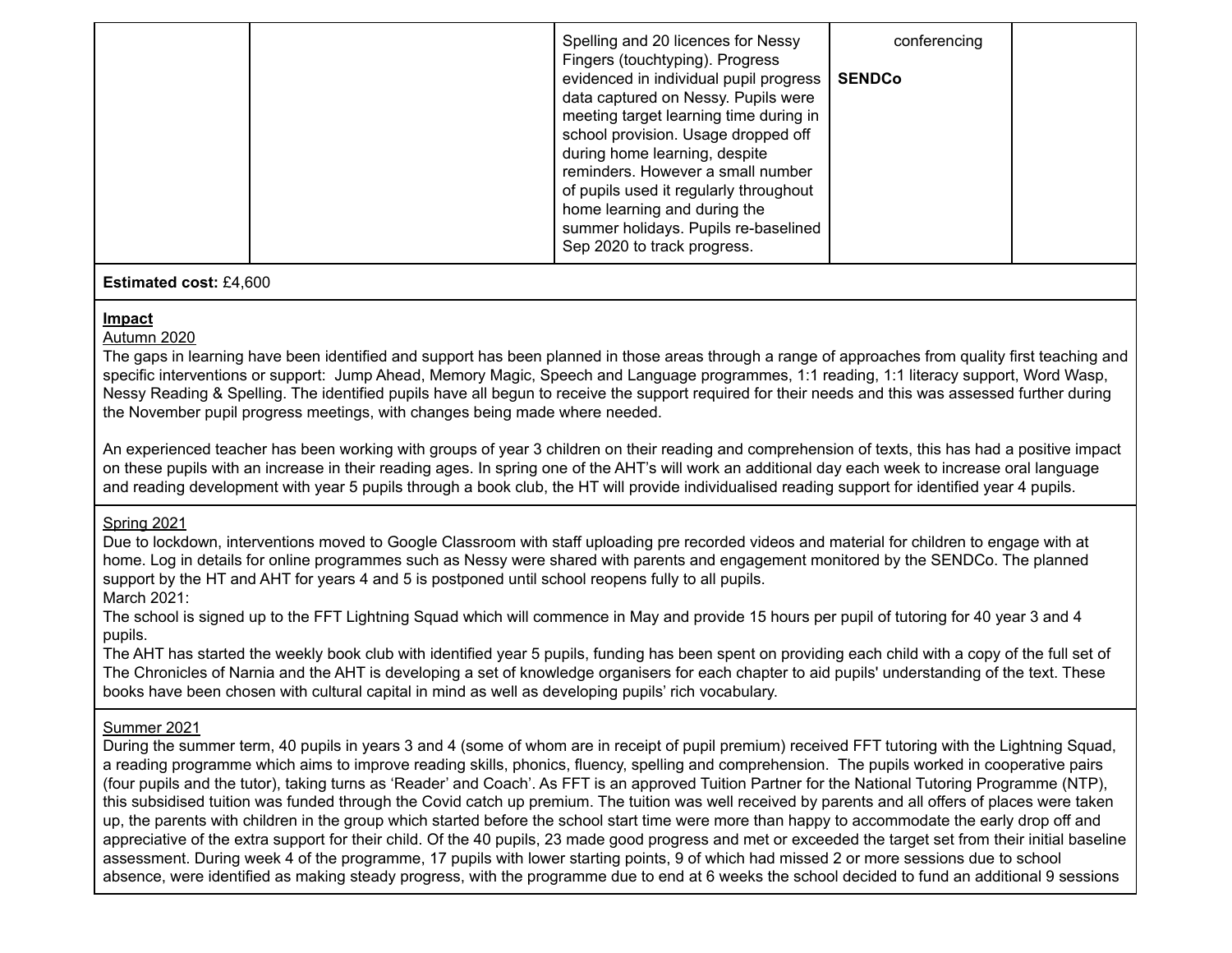of tutoring (a private arrangement with the tutor's recruitment agency) for these pupils. The extended programme is due to finish in the penultimate week of term. During the programme, collectively the pupils read a total of 303 stories!

The year 5 book club has completed book 1 of the Narnia Chronicles, The Magician's Nephew. This has ensured that they will commence year 6 and the learning journey on the Battle of Britain with a sound chronological understanding leading up to this period in British history, as well as a clear comprehension of The Magician's Nephew to build on in year 6.

Nessy - positive impact of individual pupil progress resulted in additional 15 licences being purchased taking total to 55. Particularly strong evidence of impact in year 3. Weekly target for access in school is not being consistently met but weekly data is shared with staff to inform their timetabling. Lower take up of Nessy Fingers, will be reviewed this year to consider if ongoing subscription offers value for money.

**Actual Cost: £4,958**

| <b>Desired Outcome</b>  | Improve number sense and fluency                                                                                                                                                                                                                                       |                                                                                                                                                                                                                                                                                                                                                                                                                                                                                                                                                                                                                                 |                                                                                                                                                                                                                                          |                    |  |  |
|-------------------------|------------------------------------------------------------------------------------------------------------------------------------------------------------------------------------------------------------------------------------------------------------------------|---------------------------------------------------------------------------------------------------------------------------------------------------------------------------------------------------------------------------------------------------------------------------------------------------------------------------------------------------------------------------------------------------------------------------------------------------------------------------------------------------------------------------------------------------------------------------------------------------------------------------------|------------------------------------------------------------------------------------------------------------------------------------------------------------------------------------------------------------------------------------------|--------------------|--|--|
|                         | <b>Action</b>                                                                                                                                                                                                                                                          | <b>Evidence/Rationale</b>                                                                                                                                                                                                                                                                                                                                                                                                                                                                                                                                                                                                       | <b>Monitoring</b>                                                                                                                                                                                                                        | <b>Review Date</b> |  |  |
| <b>Targeted support</b> | Intervention programmes<br><b>Breaking Barriers</b><br><b>Number Sense</b><br>Success@calculation<br><b>Numberstacks</b><br>Booster/catch up year 5 and<br>6                                                                                                           | The impact of our maths intervention<br>programmes was evident from 2019 end<br>of key stage 2 data where 100% of 'cusp<br>pupils met the expected standard. The<br>school employs an experienced teacher<br>with a proven record of raising attainment<br>to deliver Success@Calculation and the<br>year 5/6 booster groups. The<br>Numbersense and Breaking Barriers<br>interventions used in the lower years are<br>delivered by experienced teaching<br>assistants who have received country<br>training to deliver the programme- funding<br>allocated to update training for these<br>members of staff this year 2020-21. | Pupil<br>$\bullet$<br>progress<br>meetings to<br>support<br>identification<br>and inform<br>intervention<br>Maths termly<br>$\bullet$<br>tracking data<br><b>Book looks</b><br>$\bullet$<br>Intervention<br>reports<br><b>Maths Lead</b> | <b>July 2021</b>   |  |  |
| <b>Targeted Support</b> | <b>Numbots</b><br>An online platform for improving<br>understanding of number bonds and<br>addition and subtraction facts.<br>Initially introduced with a trial group<br>of parents in the autumn term 2019<br>before rolling out across the school<br>in spring 2020. | The Numbots platform had been<br>developed by the creators of Times Tables<br>Rock Stars. TTRS introduced last year<br>has been effective in developing pupils'<br>mastery of multiplication and division<br>instant recall. Numbots will provide<br>teachers with an additional resource to<br>target low attainers who are missing core<br>number sense.                                                                                                                                                                                                                                                                      | <b>Numbots</b><br>$\bullet$<br>statistical<br>analysis<br>Maths termly<br>tracking data<br>Nfer analysis<br>Parental<br>feedback<br><b>Maths Lead</b>                                                                                    | <b>July 2021</b>   |  |  |
| Other approaches        | Additional resources to ensure PP<br>pupils have access to a number rich<br>environment outside of school.                                                                                                                                                             | Homework completion is reduced for<br>pupils eligible for PP and lower parental<br>engagement with maths                                                                                                                                                                                                                                                                                                                                                                                                                                                                                                                        | Parents<br>$\bullet$<br>evening/work<br>shop registers                                                                                                                                                                                   | <b>July 2021</b>   |  |  |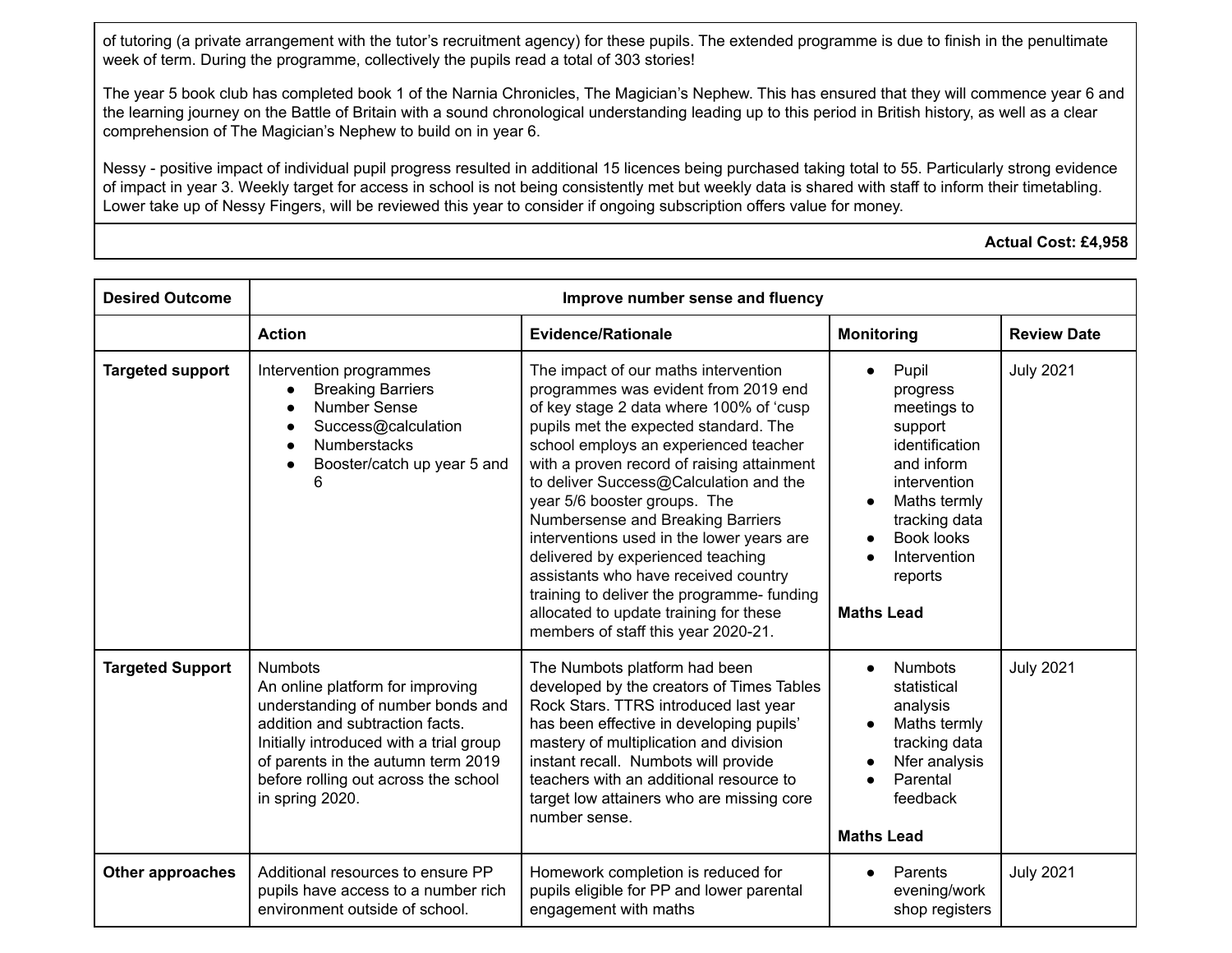| Support will be individualised and<br>may include the purchase of maths<br>workbooks/activities, maths<br>dictionaries and/or concrete<br>resources such as place value<br>counters or numberlines. | workshops/parents evenings. |                   | Regular<br>parent-class<br>teacher<br>interaction<br>CT feedback<br>to maths lead<br>SENDCo<br>referral |  |  |
|-----------------------------------------------------------------------------------------------------------------------------------------------------------------------------------------------------|-----------------------------|-------------------|---------------------------------------------------------------------------------------------------------|--|--|
|                                                                                                                                                                                                     |                             | <b>Maths Lead</b> |                                                                                                         |  |  |
| <b>Estimated cost: £28,000</b>                                                                                                                                                                      |                             |                   |                                                                                                         |  |  |

### **Impact** Autumn 2020

Maths interventions offered in the autumn Term and funded through pupil premium included: Numicon Breaking Barriers (part funded with SEN), Success@Number Sense, Success@Calculation and year 5 and 6 booster with an experienced year 6 teacher. In addition, a new resource Numberstacks is being trialled as a class based pre/post teaching intervention- the programme uses a combination of video tutorials and place value counters to help children master the number system, children can dip in and out of the support as required. Interventions were in place by week 3 or 4, following a period of teacher review and assessment to identify need. Pupil progress meetings were held between the maths lead and intervention teachers at the end of the autumn term to ensure effectiveness. Some changes were made to groupings in consideration of group dynamic, confidence and pace of the programme.

After discussion with the teaching team it was decided to introduce the new year 3 pupils only to Numbots initially in order to secure their foundations in number and addition and subtraction before moving on to Times Tables Rockstars. Year 3 teachers reported children of all abilities have become more confident and accurate with mental fluency of number facts. Parents have been really engaged with the program and the reward system has helped to maintain enthusiasm. The children are motivated by moving on a level/metal, in school they love seeing their progress on the classroom Numbots display board.

# Spring 2021

Due to lockdown, the above maths interventions moved to Google Classroom with the staff responsible for each programme continuing the sessions through pre recorded videos and tasks for pupils to complete at home and hand in for feedback which was provided through the comments facility on GC. These staff created packs fortnightly with the concrete resources necessary to engage with the activities. Through calls to parents, these staff members also supported parents' understanding of key concepts and talked through tasks where needed. For pupils accessing in school learning the interventions continued face to face. TTRS certificates were sent home to pupils and a Battle of the Bands school tournament was held virtually to maintain pupils' engagement with TTRS, prizes were hand delivered.

Refresher training for Success@calculation and Number Sense has taken place online via Zoom sessions by an Every Child Counts trainer. Training for a new intervention First Class@Number 2 has also been undertaken this term by the lead teacher and intervention teacher; this support will target pupils who did not meet the expectations for year 2 and it is hoped the first group will commence in summer term.

# March 2021:

Continuing the interventions through remote learning meant that in person teaching of all maths interventions commenced immediately the first week that pupils returned to school, the initial session was used to review the children's experiences of engaging with the intervention material through home learning. By day 2 all pupils receiving intervention had resumed the regular group or one to one teaching. Two groups of pupils for First Class@Number were identified in the first week and this intervention began in week 2.

We have introduced The Sandwell Early Numeracy Test as a means of evidencing the impact of our maths interventions, the new First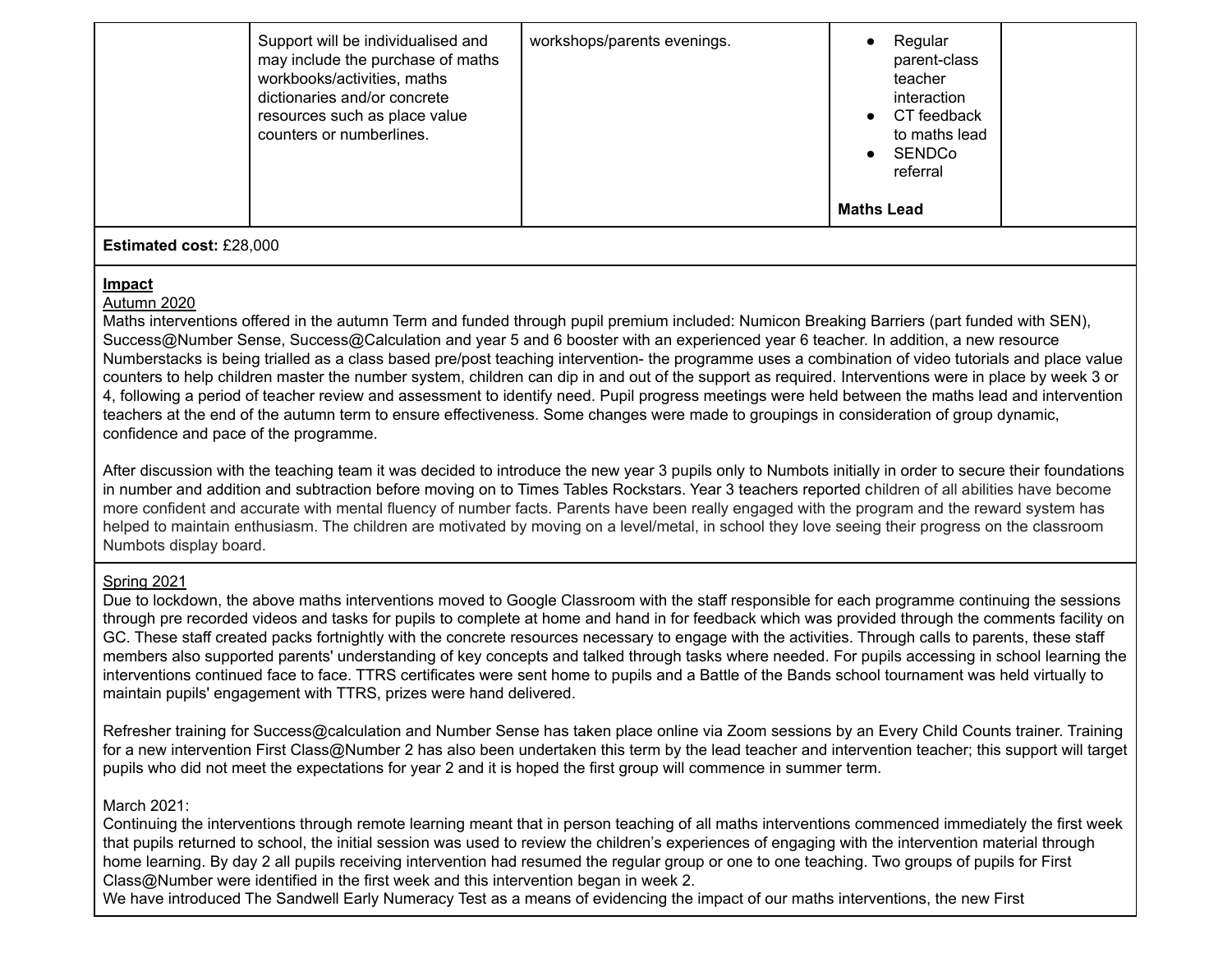Class@Number group are the first pupils for whom we have used the test to gain baseline entry data. Some year 3 children are beginning to complete the Numbots programme and move onto TTRS. Badges have been purchased for the final 3 stages to recognise pupils success and engagement with the programme.

## Summer 2021

This term, identified disadvantaged pupils in year 5 have benefitted from extra maths tuition (through Teaching Personnel, an approved NTP partner). Each child has received 15 hours of tuition, two 1 hour sessions per week in groups of 3 pupils. The tutor, an experienced junior school teacher, worked alongside the year 5 teachers identifying gaps to plan and deliver sessions to target the group's needs and build pupils' confidence with concepts which had not been secured this year. 67% of these pupils have met the end of year expectations for year 5 with one of these pupil making high progress this term. The pupils who have not met the end of year expectations had lower starting points in comparison, they engaged well with the programme and made typical progress this term, they will continue to be targeted in the autumn term. For the final 5 weeks of the summer term the school has extended the work of the maths tutor to target a group of year 4 pupils with 10 hours of tuition (mirroring the model used with year 5 pupils) the impact of this will follow in September when their new teacher undertakes baseline assessments.

67 pupils received one of the school's maths interventions, each child was discussed individually during pupil progress meetings between intervention staff and the maths lead with Sandwell entry and exit tests, programme diagnostic assessments and NFER tests used to assess progress and identify next steps. The teaching assistants responsible for First Class@ Number, Success@calculation and Number Sense completed their training programmes. Data as follows: 89% of 1st Class@Number 2 pupils made a minimum of +6 months progress based on Sandwell assessments, one pupil with persistent absence missed several sessions including the exit test omitting this pupil 100% of pupils made the progress. Pupils who received Number Sense or Success@Calculation made progress narrowing the gap towards their peers as evidenced by NFER data and the programmes diagnostic assessments.

**Actual Cost: £24,045**

| <b>Desired Outcome</b>                | Improve pupils' emotional resilience and self-regulation                                                                                                                                                                                                                   |                                                                                                                                                                                                                                                                                                                                                                                                                                                                                                                                               |                                                                                                      |                    |  |  |
|---------------------------------------|----------------------------------------------------------------------------------------------------------------------------------------------------------------------------------------------------------------------------------------------------------------------------|-----------------------------------------------------------------------------------------------------------------------------------------------------------------------------------------------------------------------------------------------------------------------------------------------------------------------------------------------------------------------------------------------------------------------------------------------------------------------------------------------------------------------------------------------|------------------------------------------------------------------------------------------------------|--------------------|--|--|
|                                       | <b>Action</b>                                                                                                                                                                                                                                                              | <b>Evidence/Rationale</b>                                                                                                                                                                                                                                                                                                                                                                                                                                                                                                                     | <b>Monitoring</b>                                                                                    | <b>Review Date</b> |  |  |
| <b>Quality of</b><br>teaching for all | Training of staff through forest school<br>practitioner and consultant incorporating<br>wellbeing<br>Staff to plan for outdoor learning sessions<br>with their class<br>Wellbeing sessions for pupils through<br>'nature/ green spaces'<br>Resourcing of outdoor provision | Continued from 2019. This is the<br>second year of a three year vision to<br>enhance our outdoor learning<br>provision incorporating the principles<br>of forest school style approach - The<br>Cabin, The Tipi and Year 3 outdoor<br>area.<br>'Children who don't connect with<br>nature before the age of 12 are less<br>likely as adults to connect with<br>nature. They therefore lose out on<br>the resilience nature provides when<br>you are really stressed'. Dr William<br><b>Bird, National Trust, Natural</b><br>Childhood Report. | School<br>council<br>Eco<br>representative<br><b>PP Governor</b><br>PP Lead, PSHE Lead<br>and SENDCo | <b>July 2021</b>   |  |  |
| <b>Targeted Support</b>               | Learning mentor-Nurture groups                                                                                                                                                                                                                                             | Research from the EEF toolkit,                                                                                                                                                                                                                                                                                                                                                                                                                                                                                                                | Intervention                                                                                         | <b>July 2021</b>   |  |  |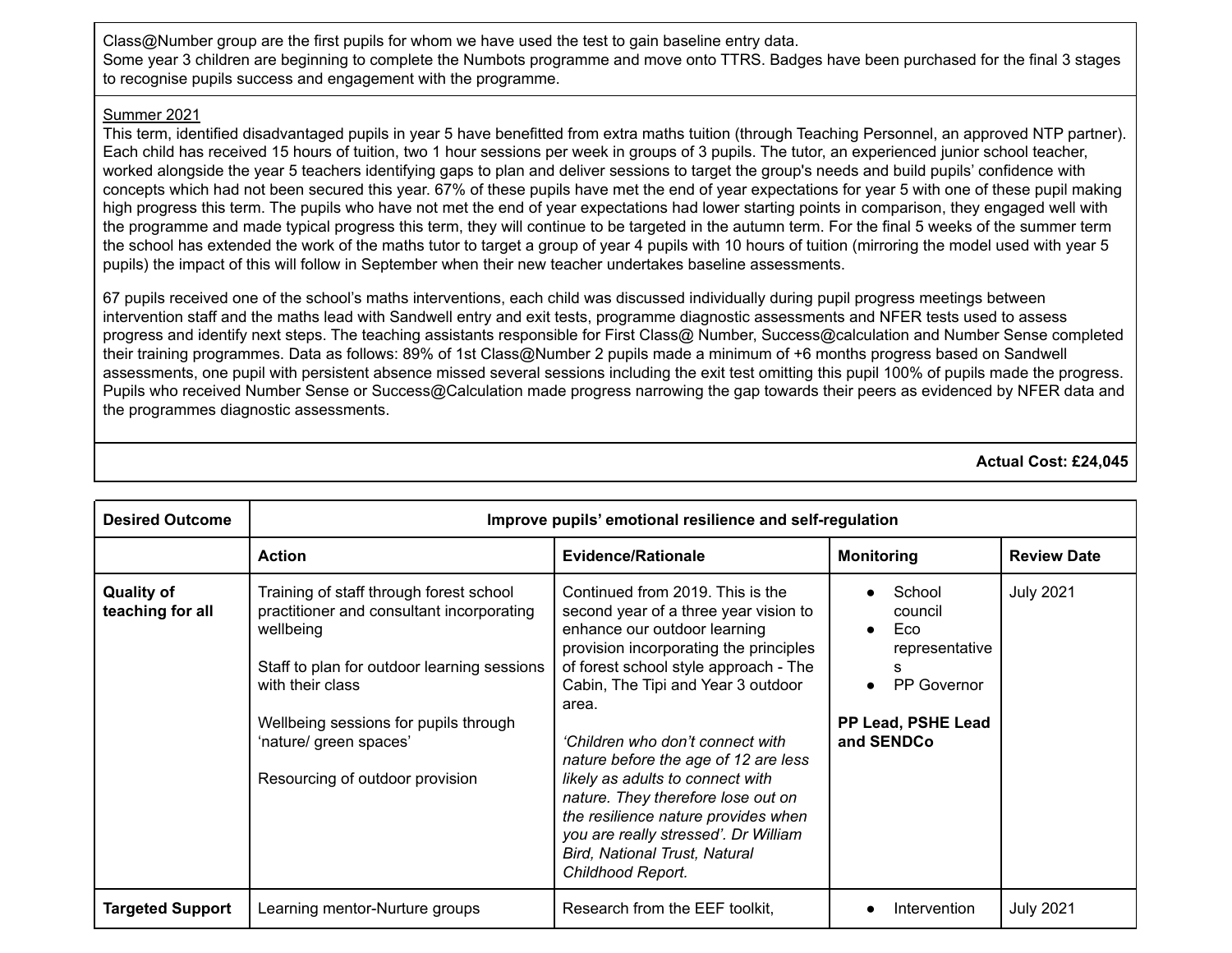|                  | (part funded with SEN budget)                     | shows that SEL interventions have<br>an identifiable and significant impact<br>on developing pupil self-esteem,<br>emotional resilience and readiness to<br>learn, and attainment itself (four<br>months' additional progress on<br>average). SEL programmes appear to<br>benefit disadvantaged or<br>low-attaining pupils more than other<br>pupils. Nurture is an evidence based<br>approach to supporting children's<br>social and emotional needs (Nurture<br>UK). The growing need for 1:1<br>support provided by the learning<br>mentor has risen significantly in<br>recent years. | records<br>Attendance<br>for these<br>pupils<br>Observations<br>of pupils'<br>behaviour in<br>the classroom<br><b>SENDCo</b>       |                  |
|------------------|---------------------------------------------------|-------------------------------------------------------------------------------------------------------------------------------------------------------------------------------------------------------------------------------------------------------------------------------------------------------------------------------------------------------------------------------------------------------------------------------------------------------------------------------------------------------------------------------------------------------------------------------------------|------------------------------------------------------------------------------------------------------------------------------------|------------------|
| Other approaches | Specialist 1:1 therapeutic support as<br>required | There are a growing number of<br>disadvantaged pupils having adverse<br>childhood experiences that have a<br>detrimental effect on their readiness<br>to learn. There are also a significant<br>number of families accessing Early<br>Help.                                                                                                                                                                                                                                                                                                                                               | Boxall<br>assessment<br>Feedback<br>from class<br>teacher.<br>therapist,<br>learning<br>mentor etc.<br><b>PP Lead &amp; SENDCo</b> | <b>July 2021</b> |

## **Estimated cost:** £3,000

## **Impact**

## Autumn 2020

During this autumn term, the most significant impact of the Pupil Premium spending has been the addition of The Tipi which was installed during the summer holiday. Given the current climate and pupils returning to school after a significant period of home learning, the addition of this outdoor learning space has proved invaluable. Following inset training in September as well as two twilight sessions, all staff have been able to plan a number of experiences during this term for their classes to connect with our patch of nature! These have included forest school style activities such as fire lighting, den building and the use of basic tools to make Christmas themed creations. As well as this, the teachers are furthering the connection between the outdoors and the wider curriculum, for example, science with a real fire to learn about changing states of matter. Spending time in the outdoors has had a clear impact on our disengaged pupils, we have seen children who rarely take part in class discussions wanting to put their hand up and engage in classroom learning following a session outdoors as well as an improvement in self regulation. The Tipi has also enhanced the PSHE focus on the link between good physical health and mental wellbeing where teachers have put into practice their training from the Forest School Consultant Mikey Pearce on mindfulness in nature.

Our new Learning Mentor has developed 'The Cabin' into a wonderful space to support pupils with SEMH needs.. She has worked with 6 PP pupils during the course of the term in a mixture of small group, 1:1 sessions or ad-hoc sessions responding to a particular situation. We have used SEMH assessment tools to identify areas of need, review progress from pupil, teacher and parent perspectives and to identify those children for whom support is no longer required. 50% showed improved scores on their self-reflection questionnaires using the Stirling wellbeing scale. These pupils will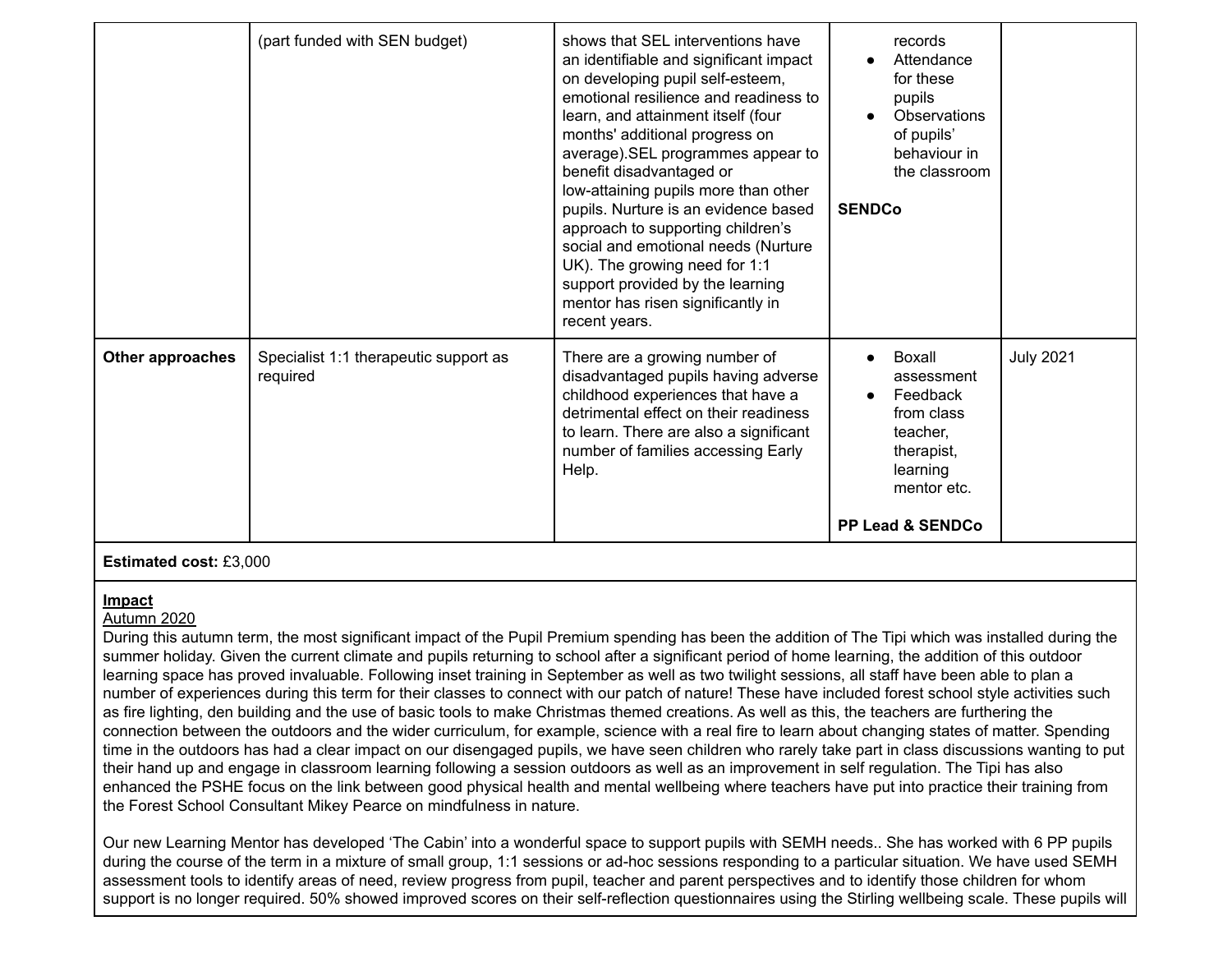continue to receive support into spring term and the information from their questionnaires will inform focus for the sessions. PP funding alongside Early Help and Fair Access has also been used to provide a percentage of therapy and transport costs for children requiring this support.

## Spring 2021

The learning mentor has supported 8 pupil premium pupils during the spring lockdown. For pupils in school face to face sessions continued and for pupils at home the support was in the form of weekly welfare calls. It was planned for the learning mentor to work an additional 5 hours per week during this term to increase capacity to meet needs however, due to lockdown this increase in hours is postponed to summer term.

## March 2021:

The PP lead and learning mentor have both increased their hours to address the pupil needs after the return from lockdown. Further funding has been spent on resourcing for outdoor learning including a large container which now safely stores our rapidly growing bank of equipment for The Tipi.

## Summer 2021

The Pupil Premium and PSHE lead conducted an internal review to capture the impact of 'The Tipi' outdoor learning provision introduced this year on pupils' wellbeing and academic learning back in the classroom. Pupil voice was gained through the school council who conducted class surveyschildren were asked their favourite activities, how learning outdoors has helped them this year and how we could develop the provision going forward. Pupils were overwhelmingly positive about the new skills they had acquired through engaging with activities such as fire lighting, den building and using tools with one pupil reporting that getting muddy and getting out in all weathers had given them the confidence to take risks and have fun outdoors. As well as this the pupils were able to reflect with maturity on the wider impact of the provision on their wellbeing, comments such as being outside...mentally calms me, makes me ready to learn, helps me to be positive and working in the tipi has given me life skills for the future encapsulate the influence the provision has had on the pupils, helping them to navigate the emotions of growing up in and the challenges of childhood in a pandemic.

Teachers have received the final twilight session with Mikey Pearce, forest school consultant. The teachers reflected on the outdoor learning they had undertaken with their classes since the introduction of The Tipi allowing Mieky to deliver a very bespoke final session on the areas for development identified.

During this trial year, year groups were given the freedom to choose the activities they wanted to undertake in The Tipi, weaving outdoor learning through our connected curriculum. Going forward, the PP lead has developed an overview which outlines the forest school style activities and expectations for each year group. The document aims to ensure continuity and progression but is not overly prescriptive so as not to take away from the freedom and creativity at the heart of outdoor learning- this will be reviewed in summer 2022 to ensure the provision continues to develop and evolve to meet the needs of our pupils.

The Cabin and sensory garden have been developed further with the addition of sensory plants to create smells, texture and colour. The area is used daily by our children visiting the learning mentor. The learning mentor has released some pupils and been able to see new children highlighted for emotional support. The learning mentor has completed the majority of her ELSA training. PP funding alongside Early Help and Fair Access continues to be used to provide a percentage of therapy costs for children requiring this support.

**Actual Cost: £8,036.09**

| <b>Desired Outcome</b> | Improve attendance of PP pupils |                             |                   |                    |
|------------------------|---------------------------------|-----------------------------|-------------------|--------------------|
|                        | <b>Action</b>                   | <b>Evidence/Rationale</b>   | <b>Monitoring</b> | <b>Review Date</b> |
| <b>Quality of</b>      | Use of support agencies to      | Reduced school hours causes | Pupil progress    | Half termly        |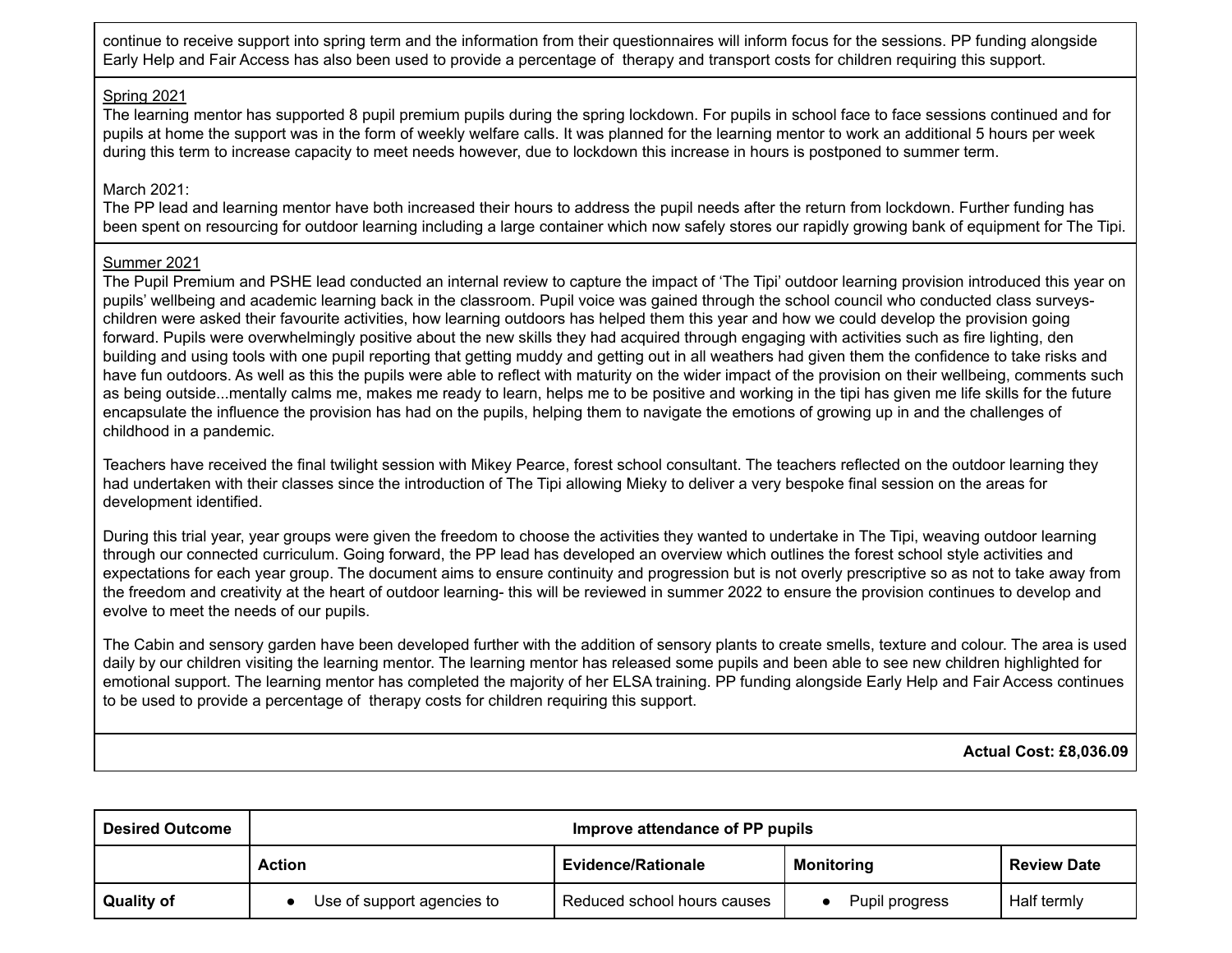| teaching for all                                                                                                                                                                                                                                                                                                                                                                                                                                                                                                                                                                                        | provide additional support to<br>improve attendance of vulnerable<br>families<br>Use of legal processes for<br>penalty notices applied<br>consistently and fairly. | disadvantaged pupils to fall<br>behind academically & socially<br>as evidenced through school<br>analysis. | meetings- monitor<br>impact on<br>attainment of<br>disadvantaged<br>pupils<br>Head teacher and<br>office will collaborate<br>to ensure absence is<br>swiftly followed up<br><b>Bursar/PP Lead/Head</b> |  |
|---------------------------------------------------------------------------------------------------------------------------------------------------------------------------------------------------------------------------------------------------------------------------------------------------------------------------------------------------------------------------------------------------------------------------------------------------------------------------------------------------------------------------------------------------------------------------------------------------------|--------------------------------------------------------------------------------------------------------------------------------------------------------------------|------------------------------------------------------------------------------------------------------------|--------------------------------------------------------------------------------------------------------------------------------------------------------------------------------------------------------|--|
| Impact<br>Autumn 2020<br>Attendance of FSM, Ever 6 & Service for autumn term: 91.87%<br>Attendance of FSM & Ever 6 for autumn term: 92.43%<br>APC, blended learning, reduced timetables and Fair Access have been used to address the attendance of some pupils.                                                                                                                                                                                                                                                                                                                                        |                                                                                                                                                                    |                                                                                                            |                                                                                                                                                                                                        |  |
| Spring 2021<br>Approximately 50% of pupil premium pupils regularly engaged with learning during the lockdown. 6 of these pupils attended in school between 2 and<br>5 days per week during the partial closure.<br>The PP lead continues to monitor the attendance of pupils, the latest attendance figures for pupil premium pupils including FSM, Ever 6 and service<br>for the period 8th March (when all pupils returned) to 25th March is 93.96%- medical issues, sickness, Covid isolation and a reduced timetable have<br>affected the overall figure for pupil premium pupils as a whole group. |                                                                                                                                                                    |                                                                                                            |                                                                                                                                                                                                        |  |
| Summer 2021<br>Attendance data for PP pupils including FSM, Ever 6 and service for the period 19th April to 30th June is 91.18% with 7.63% authorised absences<br>and 1.18% unauthorised. Medical issues, sickness, Covid isolation and a reduced timetable continue to impact the overall figure for PP pupils.                                                                                                                                                                                                                                                                                        |                                                                                                                                                                    |                                                                                                            |                                                                                                                                                                                                        |  |
| Share of transport costs for PP children get to school: £182.44                                                                                                                                                                                                                                                                                                                                                                                                                                                                                                                                         |                                                                                                                                                                    |                                                                                                            |                                                                                                                                                                                                        |  |
|                                                                                                                                                                                                                                                                                                                                                                                                                                                                                                                                                                                                         |                                                                                                                                                                    |                                                                                                            |                                                                                                                                                                                                        |  |

| <b>Desired Outcome</b> | Pupils have the resources available for home learning<br>Disadvantaged pupils engagement with home learning is raised |                           |                   |                    |  |
|------------------------|-----------------------------------------------------------------------------------------------------------------------|---------------------------|-------------------|--------------------|--|
|                        | <b>Action</b>                                                                                                         | <b>Evidence/Rationale</b> | <b>Monitoring</b> | <b>Review Date</b> |  |